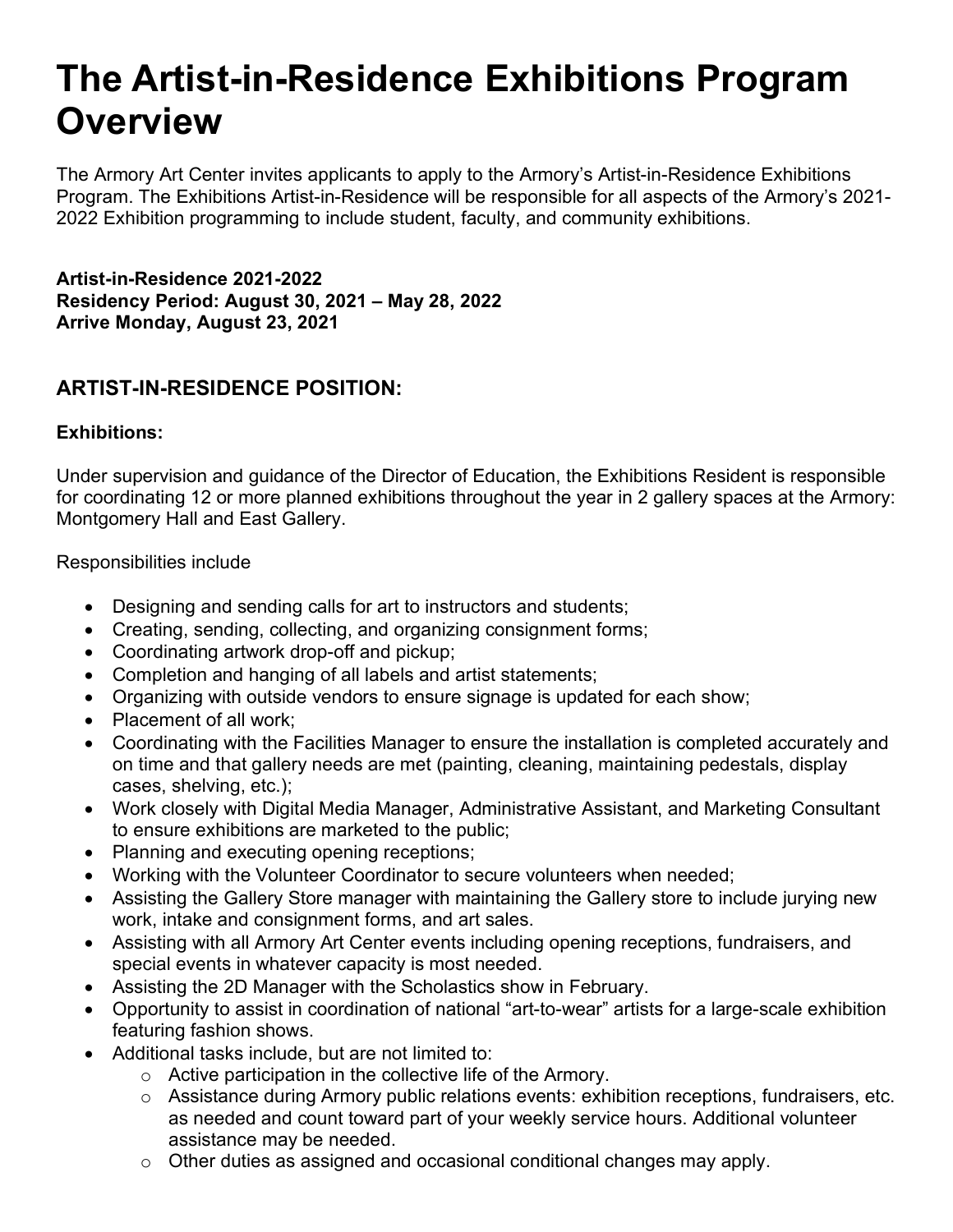#### **RESIDENCY INCLUDES:**

- Facility hours: daily nightly and weekend access however some restrictions might exist due to COVID-19 safety protocol)
- Work studio area
- Participation in the Artist-in-Residence group exhibition
- Competitive monthly stipend
- Additional income and teaching opportunities in Armory classes, Armory private classes, and community programs
- Workshop attendance and/or assistance opportunities with visiting master artists
- Ability to utilize all open studios upon request & with permission from respective department managers based on individual experience and skill level.

### REQUIREMENTS:

- Residents must hold a BFA degree, MFA preferred or equivalent professional experience
- Residents must be on campus by Monday, August 23, 2021. Please do not submit an application if you are not available to be on campus at this time.
- The Exhibitions resident is required to work 25 hours a week for the Armory.